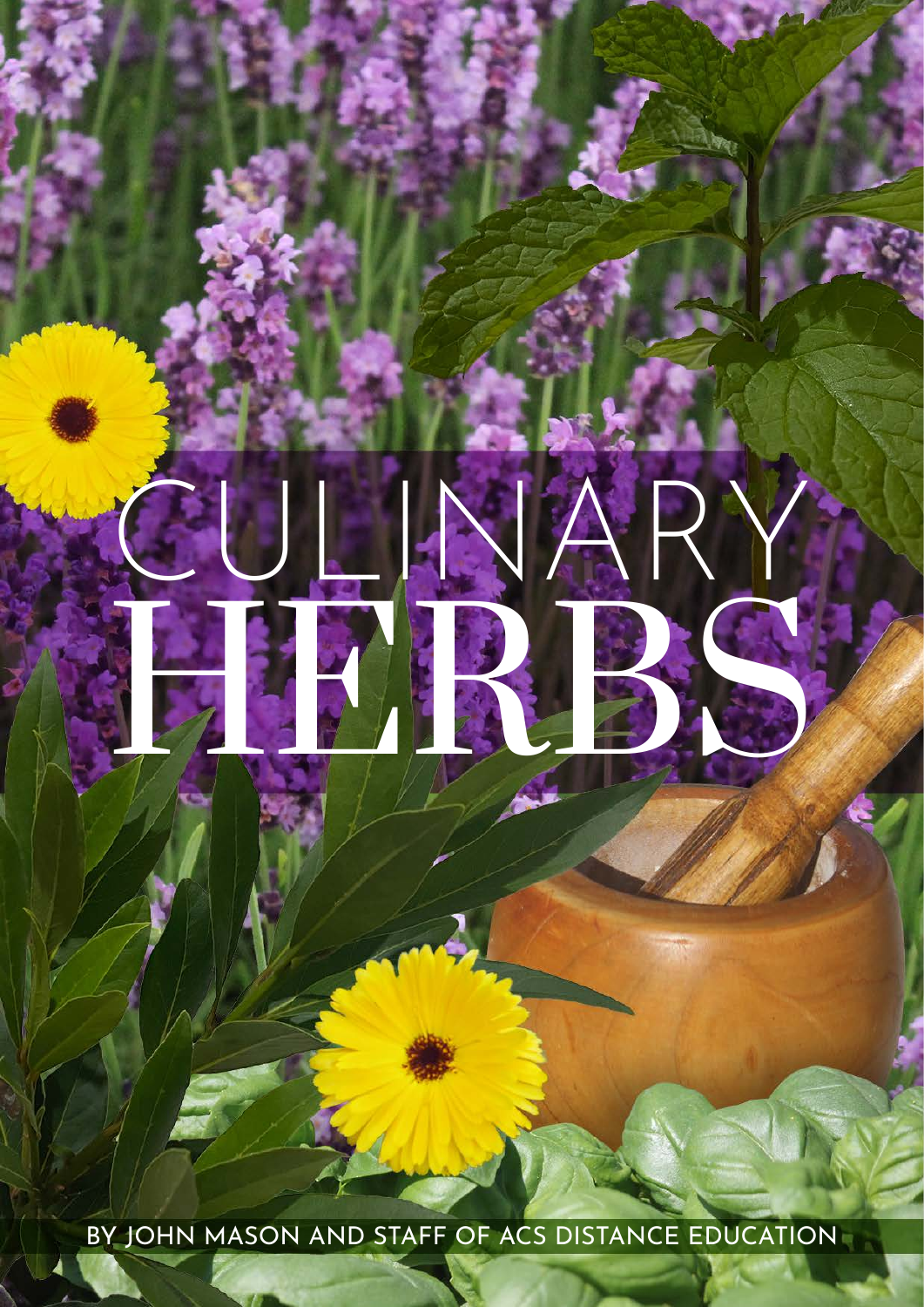# **CONTENTS**

|                                                                               | 8  |
|-------------------------------------------------------------------------------|----|
| CHAPTER 1 INTRODUCTION CHAPTER 1 2                                            |    |
|                                                                               |    |
|                                                                               |    |
|                                                                               |    |
|                                                                               |    |
|                                                                               |    |
|                                                                               |    |
|                                                                               |    |
|                                                                               |    |
|                                                                               |    |
|                                                                               |    |
|                                                                               |    |
|                                                                               |    |
| CHAPTER 2 HERB CHEMISTRY AND NUTRITION CHAPTER 2 HERB CHEMISTRY AND NUTRITION | 13 |
|                                                                               |    |
|                                                                               | 14 |
|                                                                               | 16 |
|                                                                               |    |
|                                                                               |    |
|                                                                               |    |
|                                                                               |    |
|                                                                               |    |
|                                                                               |    |
|                                                                               |    |
|                                                                               |    |
|                                                                               |    |
|                                                                               |    |
|                                                                               |    |
|                                                                               |    |
|                                                                               |    |
| Marinating meat 23                                                            |    |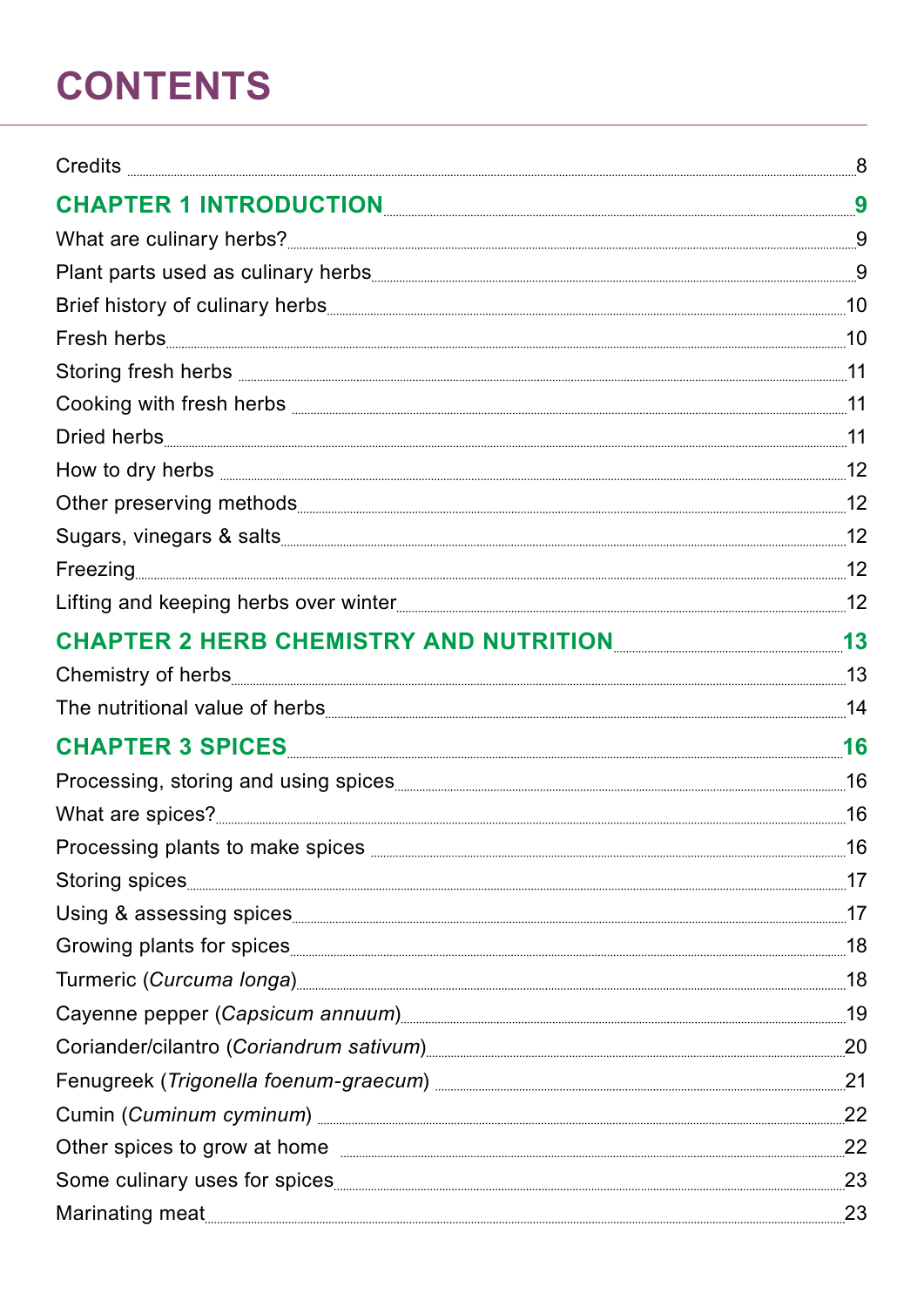|                                                                                                                    | 23 |
|--------------------------------------------------------------------------------------------------------------------|----|
|                                                                                                                    | 24 |
| CHAPTER 4 A CLOSER LOOK AT GARLIC AND GINGER MARKER AND STREET AND A CLOSER AND MELTIC AND STREET AND STREET A     | 25 |
| Garlic (Allium sativum) <b>Election Carlier (Allium Sativum) Election Carlier Carlier Carlier (Allium Sativum)</b> | 25 |
|                                                                                                                    |    |
| Using garlic 27                                                                                                    |    |
|                                                                                                                    |    |
|                                                                                                                    | 27 |
| Garlic leaf butter 28                                                                                              |    |
|                                                                                                                    |    |
|                                                                                                                    |    |
|                                                                                                                    | 30 |
|                                                                                                                    |    |
|                                                                                                                    |    |
| CHAPTER 5 MUSTARDS 31                                                                                              |    |
|                                                                                                                    |    |
|                                                                                                                    | 31 |
|                                                                                                                    |    |
|                                                                                                                    | 32 |
|                                                                                                                    | 33 |
| How to use mustards.                                                                                               | 33 |
|                                                                                                                    |    |
|                                                                                                                    |    |
| Eggs in mustard sauce <b>Eggs in mustard</b> sauce <b>Eggs</b> in mustard sauce 24                                 |    |
| CHAPTER 6 MEDICINAL USES OF CULINARY HERBS 25 35                                                                   |    |
|                                                                                                                    |    |
|                                                                                                                    |    |
|                                                                                                                    |    |
|                                                                                                                    |    |
|                                                                                                                    |    |
|                                                                                                                    |    |
|                                                                                                                    |    |
|                                                                                                                    |    |
|                                                                                                                    |    |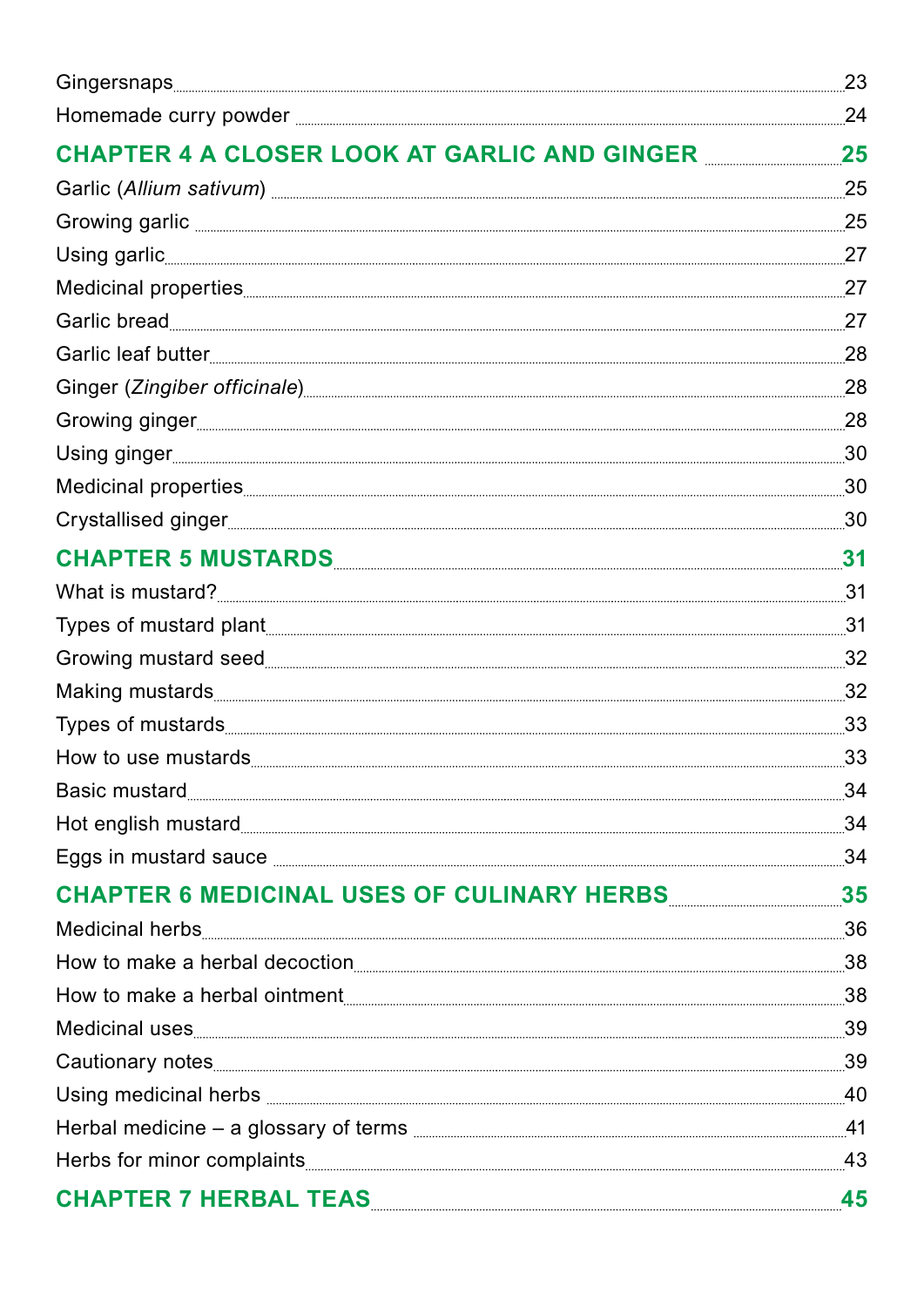| The benefits of herbal tea <b>with the community of the contract of the contract of the contract of the contract of t</b> |    |
|---------------------------------------------------------------------------------------------------------------------------|----|
|                                                                                                                           |    |
| Popular plants for herbal tea <b>Commission Commission and tea</b> 46                                                     |    |
|                                                                                                                           |    |
|                                                                                                                           |    |
|                                                                                                                           |    |
| CHAPTER 8 OTHER USES FOR CULINARY HERBS 52                                                                                |    |
|                                                                                                                           |    |
|                                                                                                                           |    |
|                                                                                                                           |    |
|                                                                                                                           |    |
| Herbal pest control 53                                                                                                    |    |
|                                                                                                                           |    |
|                                                                                                                           |    |
|                                                                                                                           |    |
|                                                                                                                           |    |
|                                                                                                                           |    |
|                                                                                                                           |    |
|                                                                                                                           |    |
|                                                                                                                           |    |
|                                                                                                                           | 58 |
|                                                                                                                           |    |
|                                                                                                                           |    |
|                                                                                                                           |    |
|                                                                                                                           |    |
|                                                                                                                           |    |
|                                                                                                                           |    |
|                                                                                                                           |    |
|                                                                                                                           |    |
|                                                                                                                           |    |
|                                                                                                                           |    |
|                                                                                                                           |    |
| Using herbs with fruit <b>with the Commission of the Contract of the Constantine Constant of the Constantine Const</b>    |    |
|                                                                                                                           |    |
|                                                                                                                           | 62 |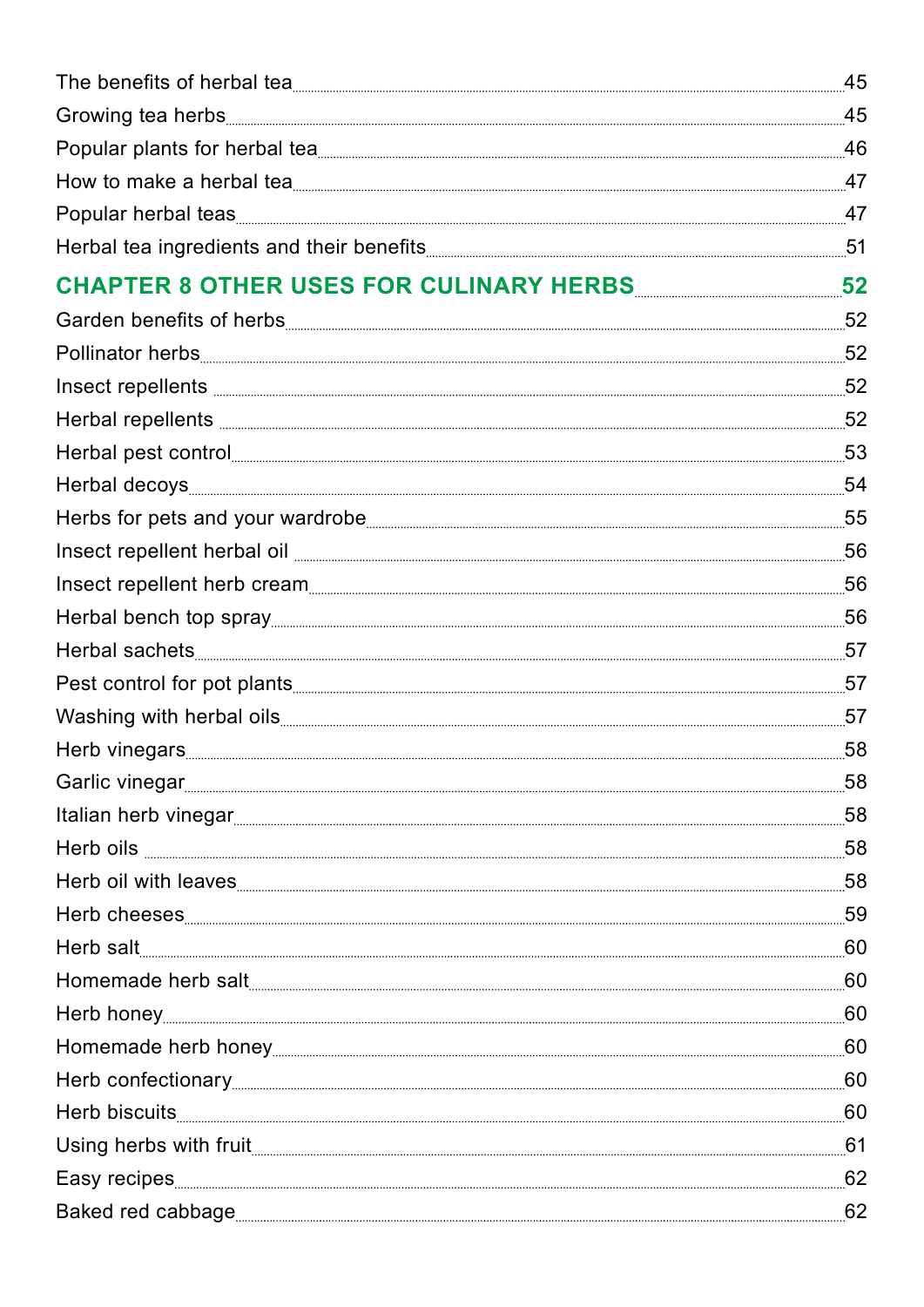|                                                                                                                                                                                                                                      | 62 |
|--------------------------------------------------------------------------------------------------------------------------------------------------------------------------------------------------------------------------------------|----|
|                                                                                                                                                                                                                                      | 62 |
|                                                                                                                                                                                                                                      | 62 |
|                                                                                                                                                                                                                                      | 62 |
|                                                                                                                                                                                                                                      | 63 |
| Corn soup                                                                                                                                                                                                                            | 63 |
|                                                                                                                                                                                                                                      |    |
| Herb breads with the contract of the contract of the contract of the contract of the contract of the contract of the contract of the contract of the contract of the contract of the contract of the contract of the contract        | 64 |
|                                                                                                                                                                                                                                      | 64 |
|                                                                                                                                                                                                                                      | 64 |
|                                                                                                                                                                                                                                      |    |
|                                                                                                                                                                                                                                      | 65 |
|                                                                                                                                                                                                                                      | 66 |
|                                                                                                                                                                                                                                      | 66 |
|                                                                                                                                                                                                                                      | 66 |
| Chive butter <b>with the control of the control of the control of the control of the control of the control of the control of the control of the control of the control of the control of the control of the control of the cont</b> | 66 |
|                                                                                                                                                                                                                                      | 67 |
|                                                                                                                                                                                                                                      | 67 |
| Gargles                                                                                                                                                                                                                              | 67 |
|                                                                                                                                                                                                                                      | 67 |
|                                                                                                                                                                                                                                      | 67 |
|                                                                                                                                                                                                                                      |    |
| CHAPTER 9 HERB CRAFTS SANDWELL AND THE RESERVE SERVER SERVER SERVED AND THE RESERVE SERVER SERVED AND THE RESERVED OF STATE STATE STATE STATE STATE STATE STATE STATE STATE STATE STATE STATE STATE STATE STATE STATE STATE ST       | 68 |
|                                                                                                                                                                                                                                      |    |
|                                                                                                                                                                                                                                      |    |
|                                                                                                                                                                                                                                      |    |
|                                                                                                                                                                                                                                      |    |
|                                                                                                                                                                                                                                      |    |
|                                                                                                                                                                                                                                      |    |
|                                                                                                                                                                                                                                      |    |
| Herbs for potpourris with the contract of the contract of the contract of the contract of the contract of the contract of the contract of the contract of the contract of the contract of the contract of the contract of the        |    |
|                                                                                                                                                                                                                                      |    |
|                                                                                                                                                                                                                                      |    |
| CHAPTER 10 LAVENDER CRAFTS MARKET MARKET AND THE RESERVE TO A LAW AND THE RESERVE TO A LAW AND THE RESERVE TO                                                                                                                        | 74 |
|                                                                                                                                                                                                                                      | 75 |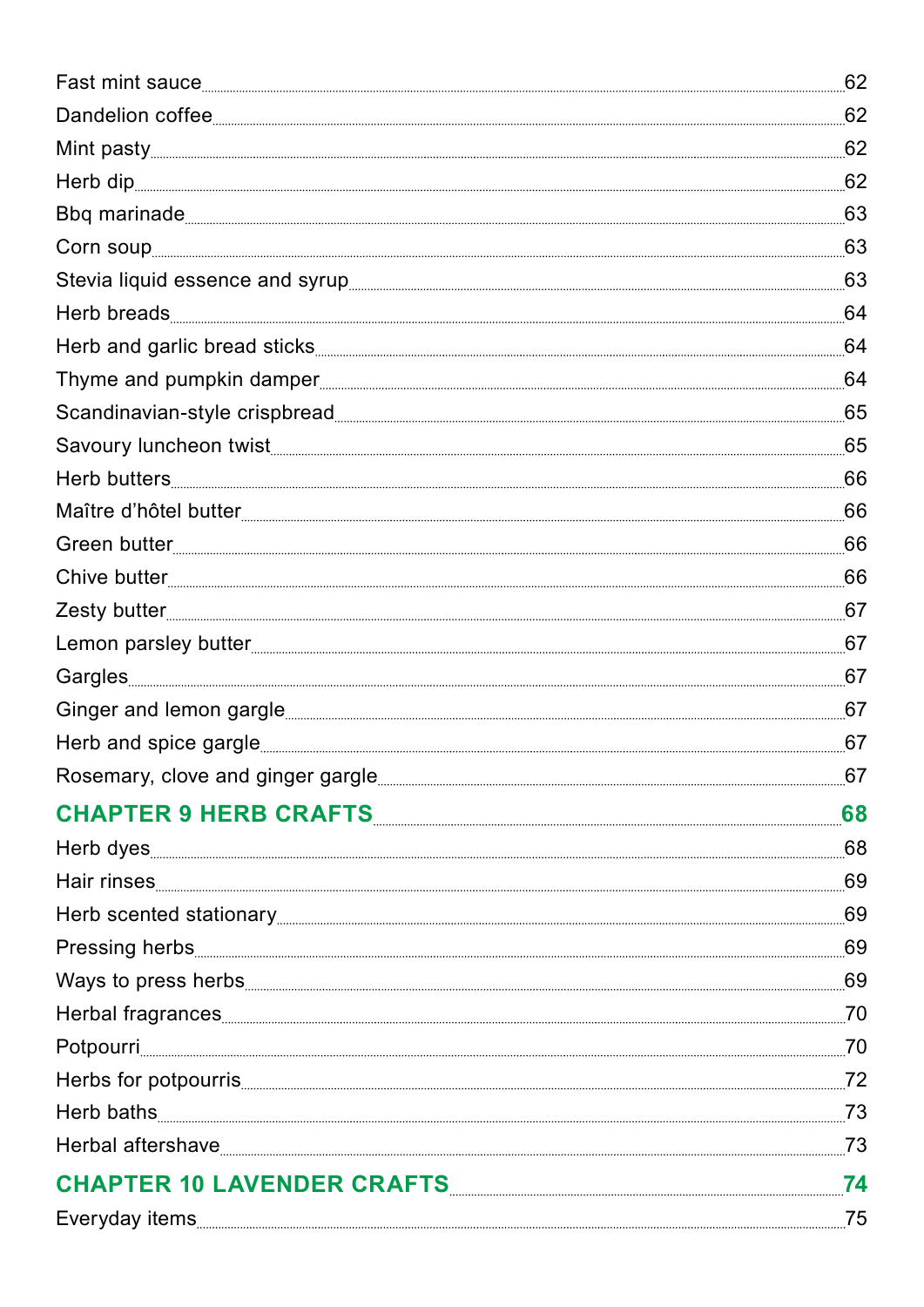|                                                                                                                 | 75 |
|-----------------------------------------------------------------------------------------------------------------|----|
|                                                                                                                 |    |
|                                                                                                                 |    |
|                                                                                                                 |    |
|                                                                                                                 |    |
|                                                                                                                 |    |
|                                                                                                                 |    |
| CHAPTER 11 THE KITCHEN GARDEN ENTITLED THE RESIDENT RANGE TO A RESIDENT RESIDENT RANGE THE RESIDENT RANGE THE   |    |
|                                                                                                                 |    |
|                                                                                                                 |    |
|                                                                                                                 |    |
| Choosing the right container <b>Election Container 2008</b> 3                                                   |    |
|                                                                                                                 |    |
|                                                                                                                 |    |
|                                                                                                                 |    |
|                                                                                                                 |    |
|                                                                                                                 |    |
|                                                                                                                 |    |
|                                                                                                                 |    |
| Natural pest control 29 and 2008 and 2008 and 2010 and 2010 and 2010 and 2010 and 2010 and 2010 and 2010 and 20 |    |
|                                                                                                                 |    |
|                                                                                                                 |    |
|                                                                                                                 |    |
|                                                                                                                 |    |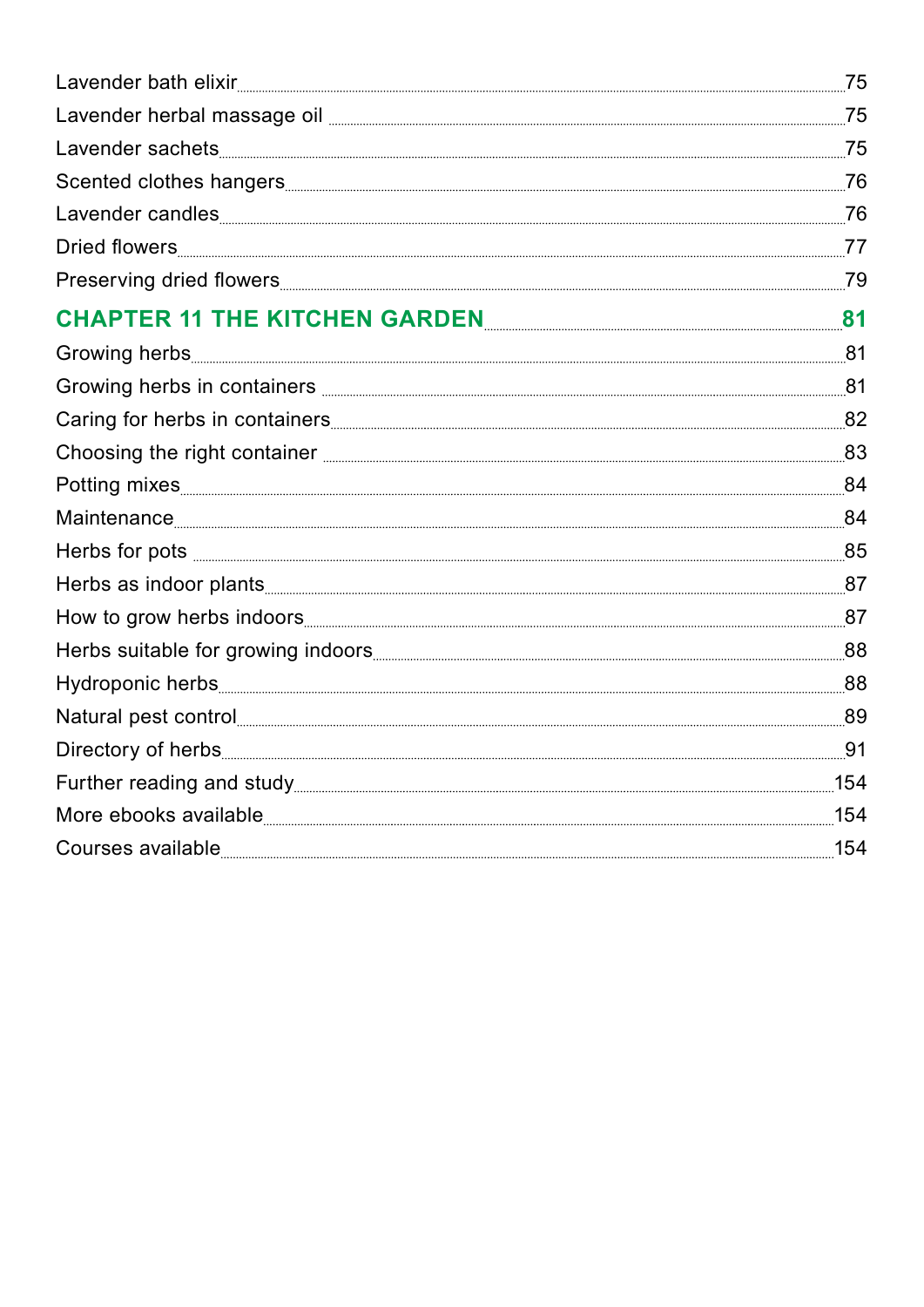The information in this book is derived from a broad cross-section of resources (research, reference materials and personal experience) from the authors and editorial assistants in the academic department of ACS Distance Education. It is, to the best of our knowledge, composed as an accurate representation of what is accepted and appropriate information about the subject, at the time of publication.

The authors fully recognise that knowledge is continually changing, and awareness in all areas of study is constantly evolving. As such, we encourage the reader to recognise that nothing they read should ever be considered to be set in stone. They should always strive to broaden their perspective and deepen their understanding of a subject, and before acting upon any information or advice, should always seek to confirm the currency of that information, and the appropriateness to the situation in which they find themselves.

As such, the publisher and author do not accept any liability for actions taken by the reader based upon their reading of this book.

#### **Published by:**

ACS Distance Education P.O. Box 2092, Nerang MDC, Queensland, Australia, 4211 [admin@acs.edu.au](mailto:admin@acs.edu.au) <www.acsbookshop.com>

UK & European Representative: ACS Distance Education UK P O Box 4171, Stourbridge, DY8 2WZ, United Kingdom [admin@acsedu.co.uk](mailto:admin@acsedu.co.uk) <www.acsebooks.com>

#### ISBN: 978-0-6487526-2-2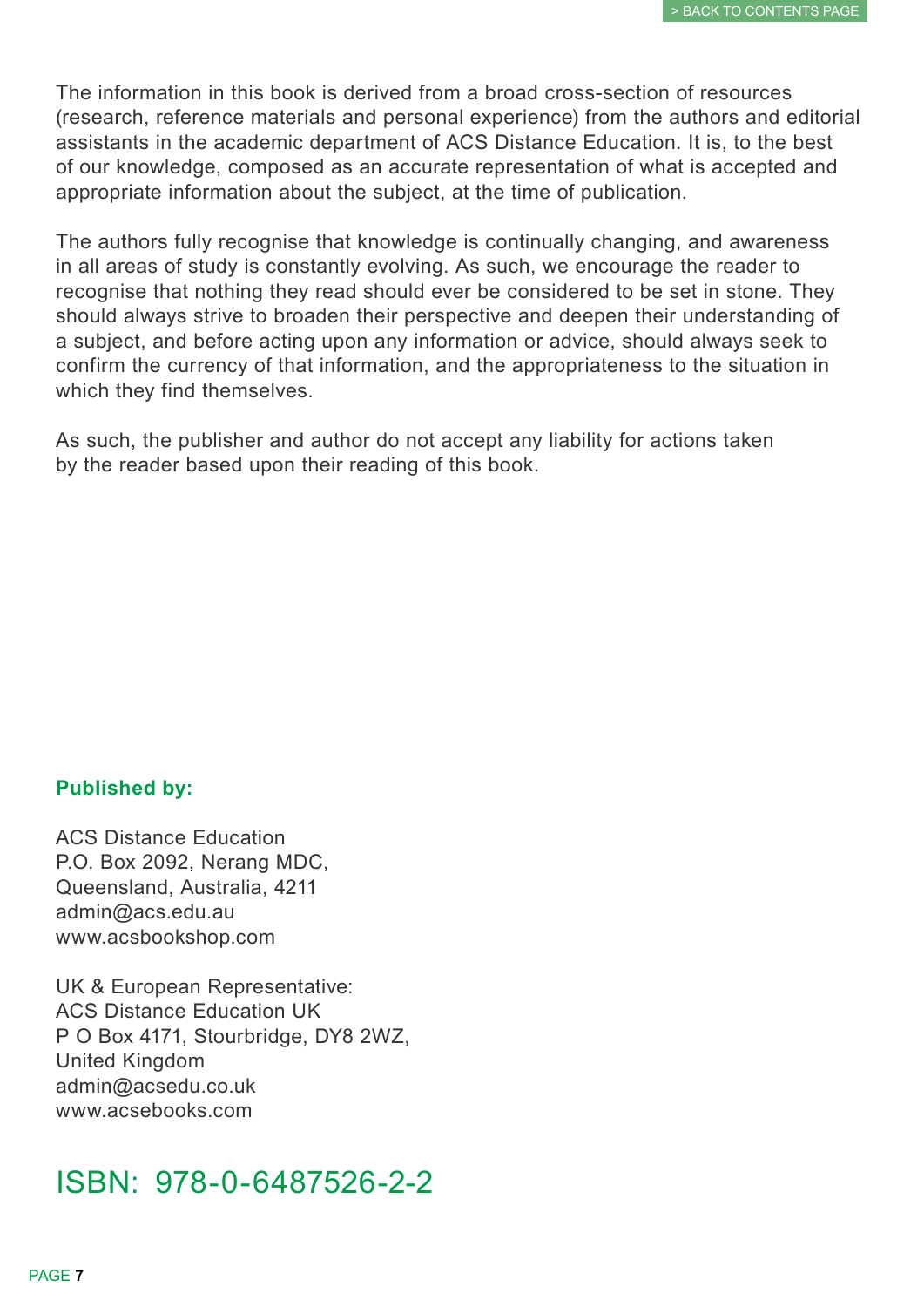# **CREDITS**

By John Mason Dip.Hort.Sc., FCIH, FAIH, MIHA

Editorial Assistants Jacinda Cole B.Sc., Cert.Hort. Marie Beerman B.Sc.(Hort), M.Sc.(Hort) Parita Shah B.Sc.(Hort), M.Sc.(Hort) Nicola Stewart B.A., Dip Aromatherapy

Photos: John Mason / Stephen Mason Layout: Stephen Mason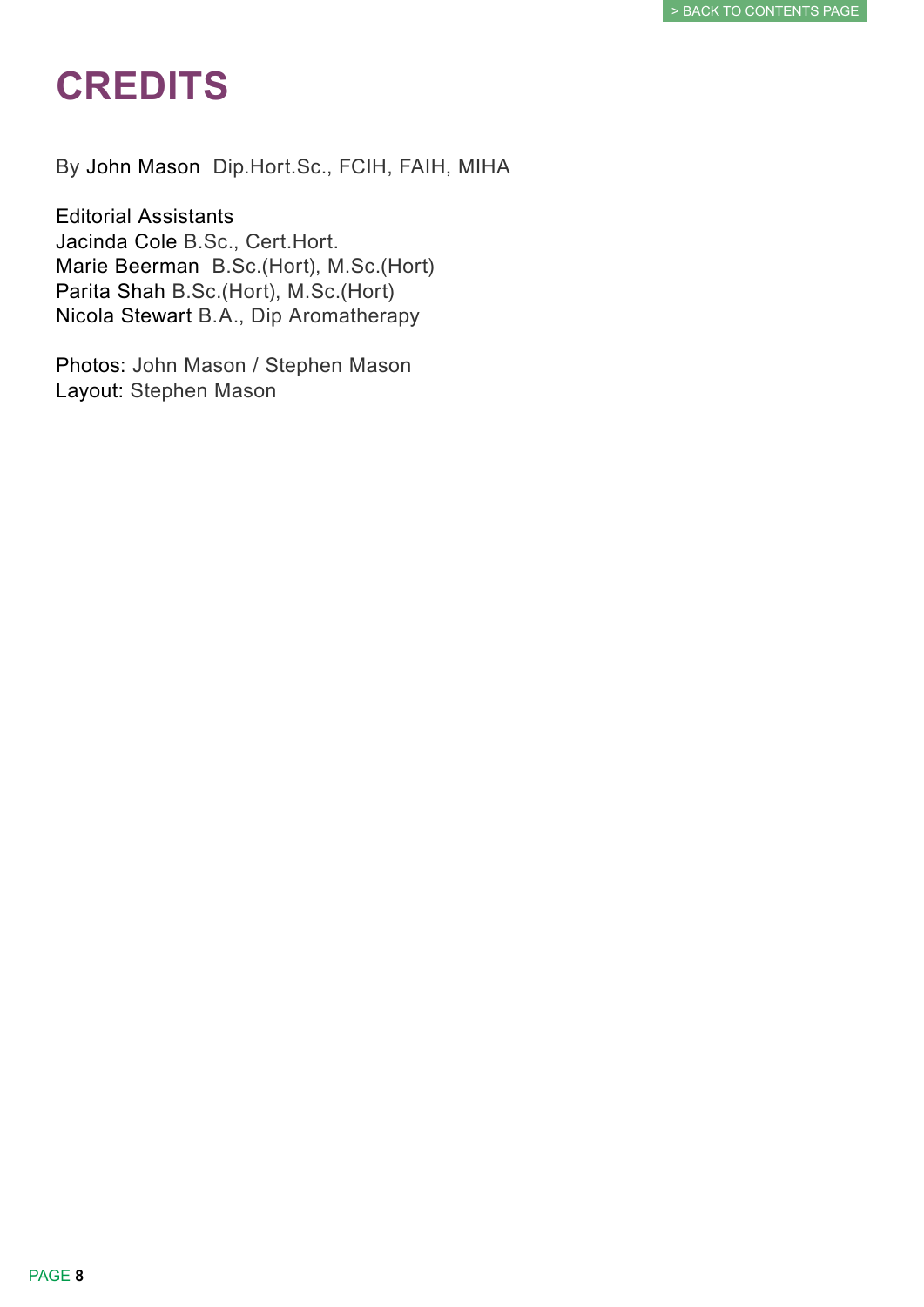# **CHAPTER 1 INTRODUCTION**

*Although herbs can be used in many ways, the most popular uses are in food preparation and medicine.*

# **What are Culinary Herbs?**

The word 'herb' encompasses a large group of plants including soft-stemmed herbaceous plants, annuals, bulbs, woody plants and some larger shrubs and trees useful to human beings.

Culinary herbs are distinguished from other herbs insofar as they are edible. Generally, they are aromatic plants which may be added to dishes or used in beverages. They are usually used in small amounts, although in some cultures and countries herbs may be consumed in larger quantities.

The fresh and dried leaves, flowers and sometimes stems of culinary herbs are used in cooking. They include sage, tarragon, chives, parsley, and a multitude of other species. Sometimes people confuse culinary herbs with spices. Spices are usually powdered substances produced from the grinding of seeds, roots, bark, fruit and sometimes the flowers or flower parts e.g. cardamom (seeds), cinnamon (bark), and saffron (the stamens of the flowers). Herbs are usually the leaves and may be used fresh or dried.

Dried herbs can be added as flavourings to a range of foods such as soups, casseroles, sauces, pasta, and roasts. They can also be added to breads, cakes, and other baked foods.

Fresh herbs may be used similarly or added as garnishes to various dishes where they can provide anything from a fresh taste to a sweet or tangy flavour.

Culinary herbs do two main things:

- **Replace salt and sugar as flavourings** - salt and sugar are widely consumed in quantities which are detrimental to health. Sugar toxicity, caused by high quantities of refined sugar in processed food (which refers to any of a group of carbohydrates), has been dubbed a silent epidemic.
- **Add a variety of flavours** these enhance our enjoyment and can encourage people to try new foods, thereby experiencing a range of healthy foods rather than just eating bland, processed, or takeaway 'fast' food which is often low in nutritional value.

Herbs have been adding flavours to food since man's earliest times. With the tremendous variety of herbs that are now available, today's cook can add colour, texture and flavour to any dish.

# **Plant Parts Used as Culinary Herbs**

Although culinary herbs mainly involve the leaves, different parts of the plant may be used.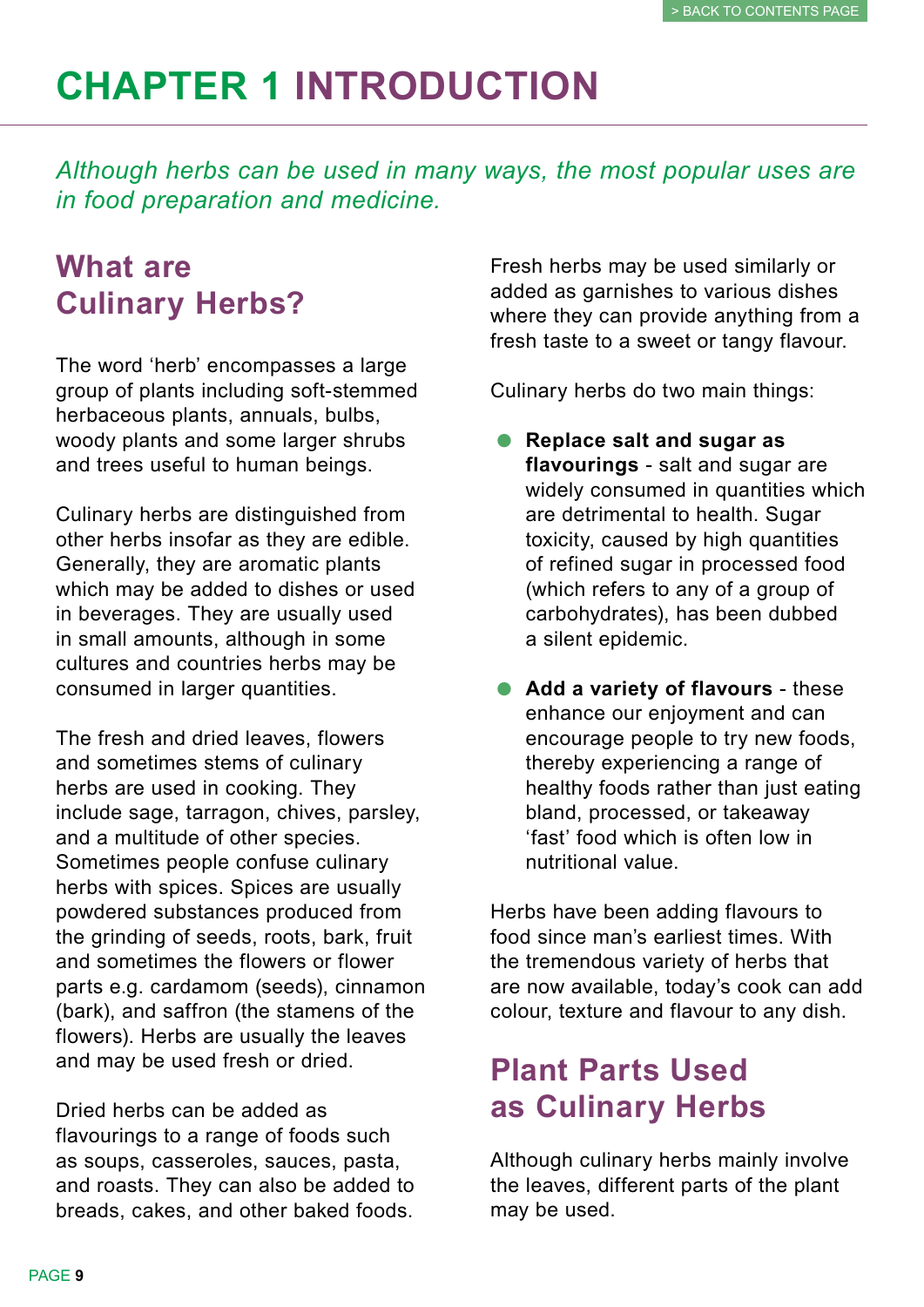- **Leaves** These may be eaten fresh, (e.g. basil, chives, or mint) or used to flavour dishes and drinks (e.g. lemongrass, myrtle, or catnip).
- **Stems** Sometimes stems are consumed with or without leaves (e.g. coriander/cilantro).
- **Seeds** A range of seeds are eaten (e.g. cumin and caraway).
- **Fruit** The fruits of some herbs are important (e.g. chilli, fennel, or celery).
- **Bulbs** The bulbs, and often leafy stems of some herby plants are consumed (e.g. onions, garlic, and leeks).
- **Flowers** Some flowers are edible (e.g. nasturtium or pansy) as well as specific flower parts (e.g. saffron).
- **Sprouts** The shoots from the seeds of some plants may be edible. However, proceed with caution as specific sprouts can be toxic. Those that are safe to use include beansprouts, pea shoots and alfalfa sprouts.

# **Brief History of Culinary Herbs**

Wild and cultivated herbs have been used for culinary and medicinal purposes for thousands of years. It is assumed that early humans discovered numerous uses of herbs through trial and error.

● Cave paintings of herbs dated to 13,000 – 25,000 BC have been discovered in the Lascaux caves in France.

- Herbs are mentioned throughout the Old and New Testaments of the Bible.
- It is believed that schools of herbalists have existed in Egypt since 3000 B.C.
- Sumerians prepared a written herbal record around 2500 BC.
- $\bullet$  Herbs, such as thyme, marjoram, and sage were traded in the markets of Athens by 700 BC.
- Greek physician Hippocrates (c. 460 – c. 370 BC), often referred to as the "Father of Medicine", used plants to treat diseases and catalogued over 400 herbs.
- The Charaka Samhita, an ancient Ayurvedic text written around 400 BC, mentions over 300 herbs.
- Pen Ts'ao Ching, the materia medica of classical Chinese medicine likely written around 200 AD, names over 365 herbs.
- The Romans brought Mediterranean herbs to northern Europe.
- There is evidence of early herb gardens in Europe dating back to the Middle Ages.
- Voyages of exploration and the establishment of trade routes made exotic herbs available throughout much of the world.

## **Fresh Herbs**

Fresh herbs are usually added to hot dishes towards the end of cooking so that their flavour is not lost, or they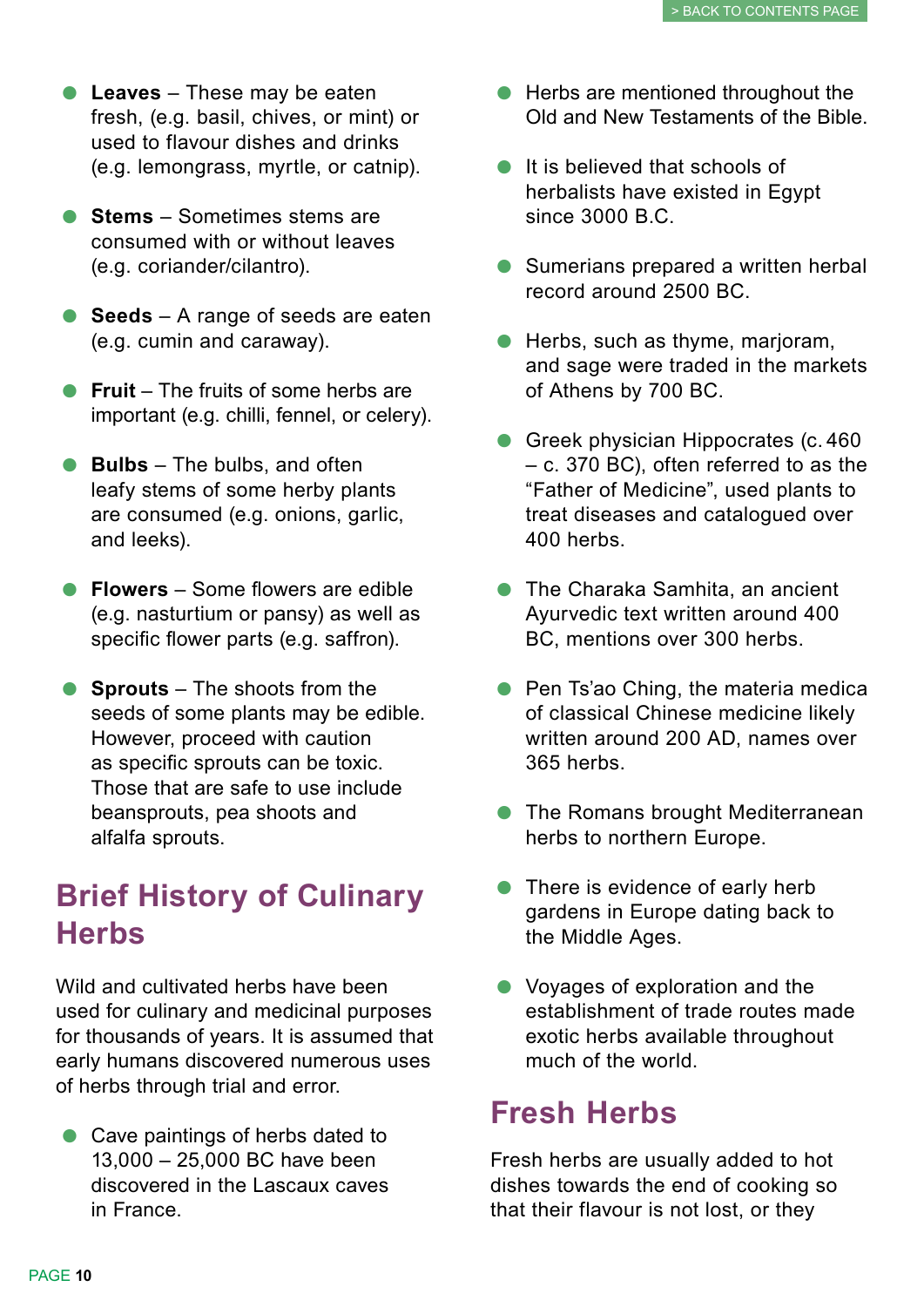may be added to dishes which take less time to cook. Those herbs used when fresh generally have tender leaves that are easy to chew and break down when cooked. Chives, coriander, and basil are great options, with their subtle yet distinct flavours.

#### **Storing Fresh Herbs**

Fresh herbs may be stored in several ways:

- $\bullet$  If the herbs were bought with its roots attached inside a pot (usually enclosed in a clear plastic sleeve), they can be stored in the pot in the fridge for up to a week. Place it on a saucer and add some water to the pot.
- If you have cut stems without roots, remove any small side shoots from the bottom of the stem and place the stems into a glass jar or another container full of water. Allow the leafy tops to protrude from the jar. Stand it in the fridge or in a cool room.
- You can place the foliage between moist paper towels and store the stems inside a plastic bag. A zip lock type bag is ideal because it can be sealed.

Use a sharp knife or scissors to avoid bruising the leaves or stems when preparing fresh herb stems or leaves for storage. Crushed leaves will blacken and deteriorate quickly.

#### **Cooking with Fresh Herbs**

Fresh herbs should be washed before use, to remove any soil or other debris. When using home grown herbs, gently

submerging herbs in water should dislodge any unwelcome guests, such as aphids or caterpillars. Delicate leaves and foliage should be treated carefully to avoid bruising them.

When to add fresh herbs to the cooking depends on the type of herb, its preparation, and the desired flavour.

- Robust herbs, such as thyme and rosemary, can be added early in the cooking process. Delicate herbs are best added towards the end to prevent loss of flavour.
- Whole herbs which release their aroma slowly, such as bay leaves, may be added early in the cooking process. Chopping breaks open the plant cells, releasing the aroma. Chopped herbs are best added just prior to serving.
- A subtle flavour can be achieved if herbs are added early in the cooking process. The flavour can be enhanced by adding more towards the end.

# **Dried Herbs**

Dried herbs have a more concentrated flavour than fresh herbs, as the drying process locks in the flavours. They are usually added to dishes in moderation. When using dried herbs instead of fresh herbs in a recipe, you can reduce the amount used by one third to one quarter.

Many herbs used for drying have tougher leaves and are often used in dishes which take a longer time to cook. This way their flavour is leached into the dish throughout the cooking process.